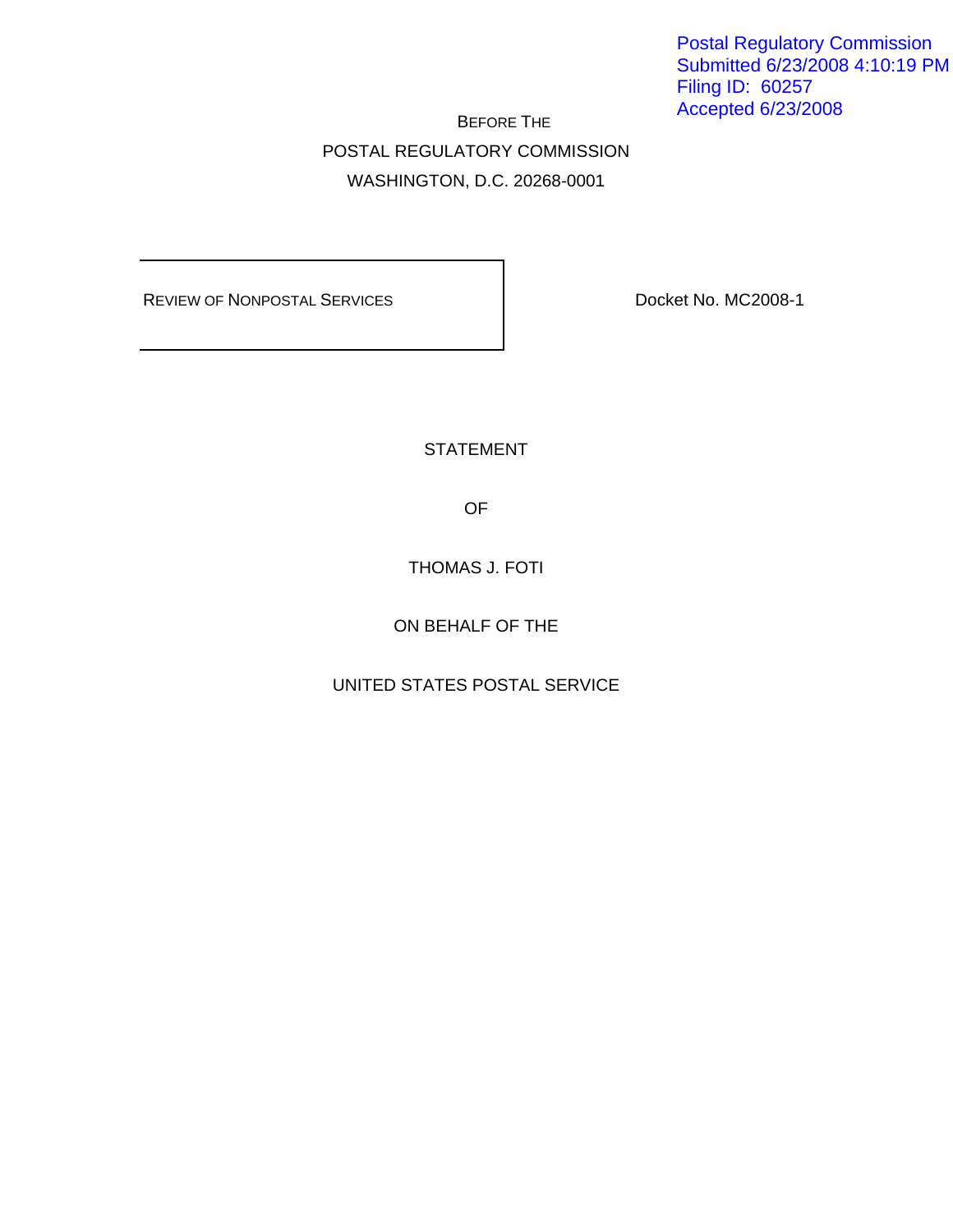## **Table of Contents**

| Autobiographical Sketch |                              |   |
|-------------------------|------------------------------|---|
|                         | 1 Purpose of Sworn Statement | 2 |
|                         | 2 USPS EPM                   | 2 |
|                         | 3 Customized Postage         |   |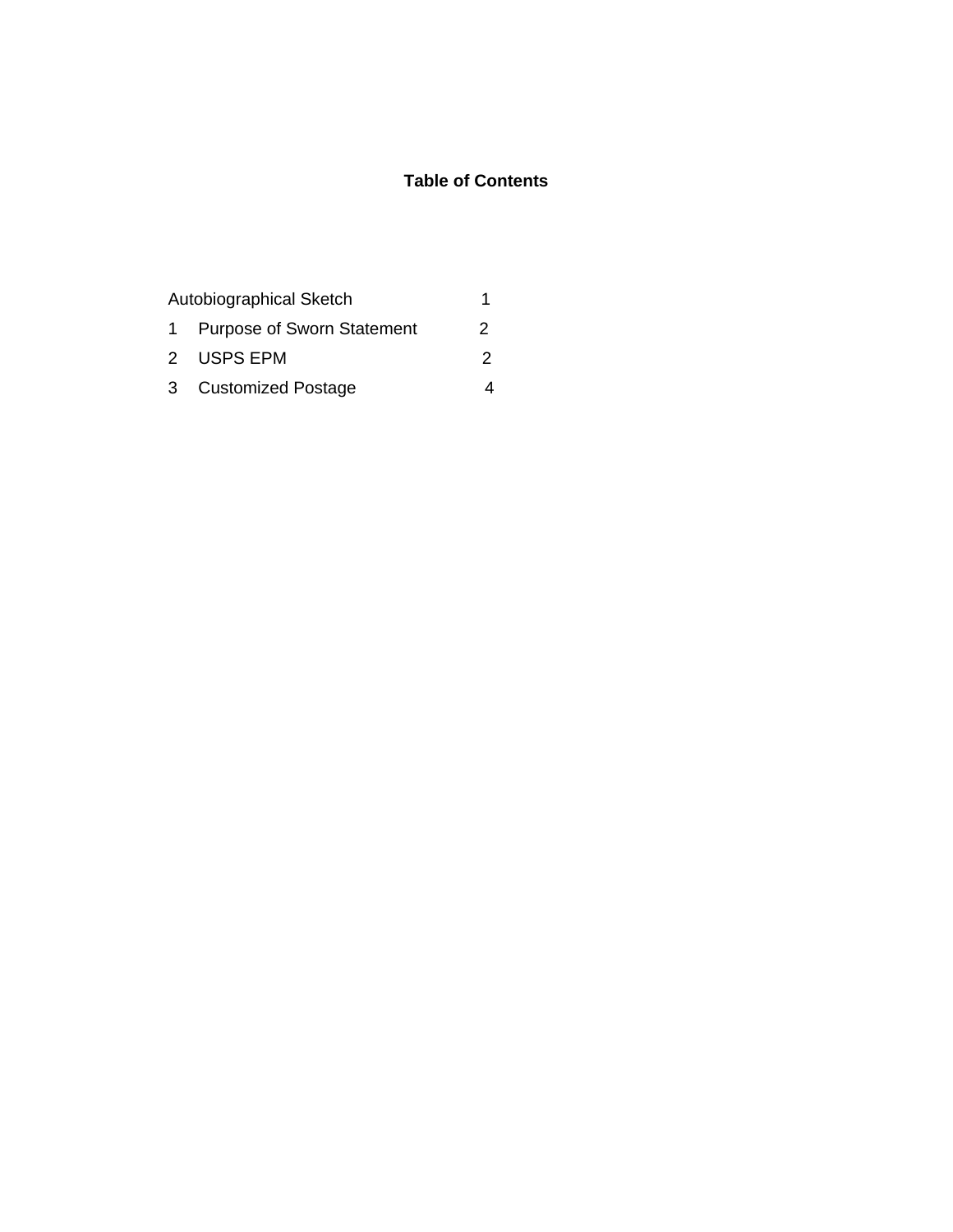| 1              | <b>Autobiographical Sketch</b>                                                         |
|----------------|----------------------------------------------------------------------------------------|
| $\overline{2}$ |                                                                                        |
| 3              | My name is Thomas J. Foti                                                              |
| 4              |                                                                                        |
| 5              | I began working for the Postal Service as a summer intern in 1988 at the Headquarters' |
| 6              | building in Washington DC. I became a permanent Postal employee in 1990 and have       |
| 7              | served in numerous staff positions in Operations Support, Engineering and Marketing.   |
| 8              | In 2000, I was promoted to the executive ranks as Manager of Equipment Requirements    |
| 9              | and Economic Analysis in the USPS Engineering organization. I presently serve as the   |
| 10             | Manager of Integration and Planning in Product Development. I have had this post since |
| 11             | 2002. In 2004, I assumed the responsibility of the functional group which manages the  |
| 12             | Customized Postage initiative, and in 2005 I assumed the responsibility of the         |
| 13             | organization which manage the USPS Electronic Postmark (EPM.                           |
| 14             |                                                                                        |
| 15             | I have a Bachelor of Science degree in Management Science from the State University    |
| 16             | of New York at Geneseo and Master of Business Administration degree from the           |
| 17             | University of Maryland.                                                                |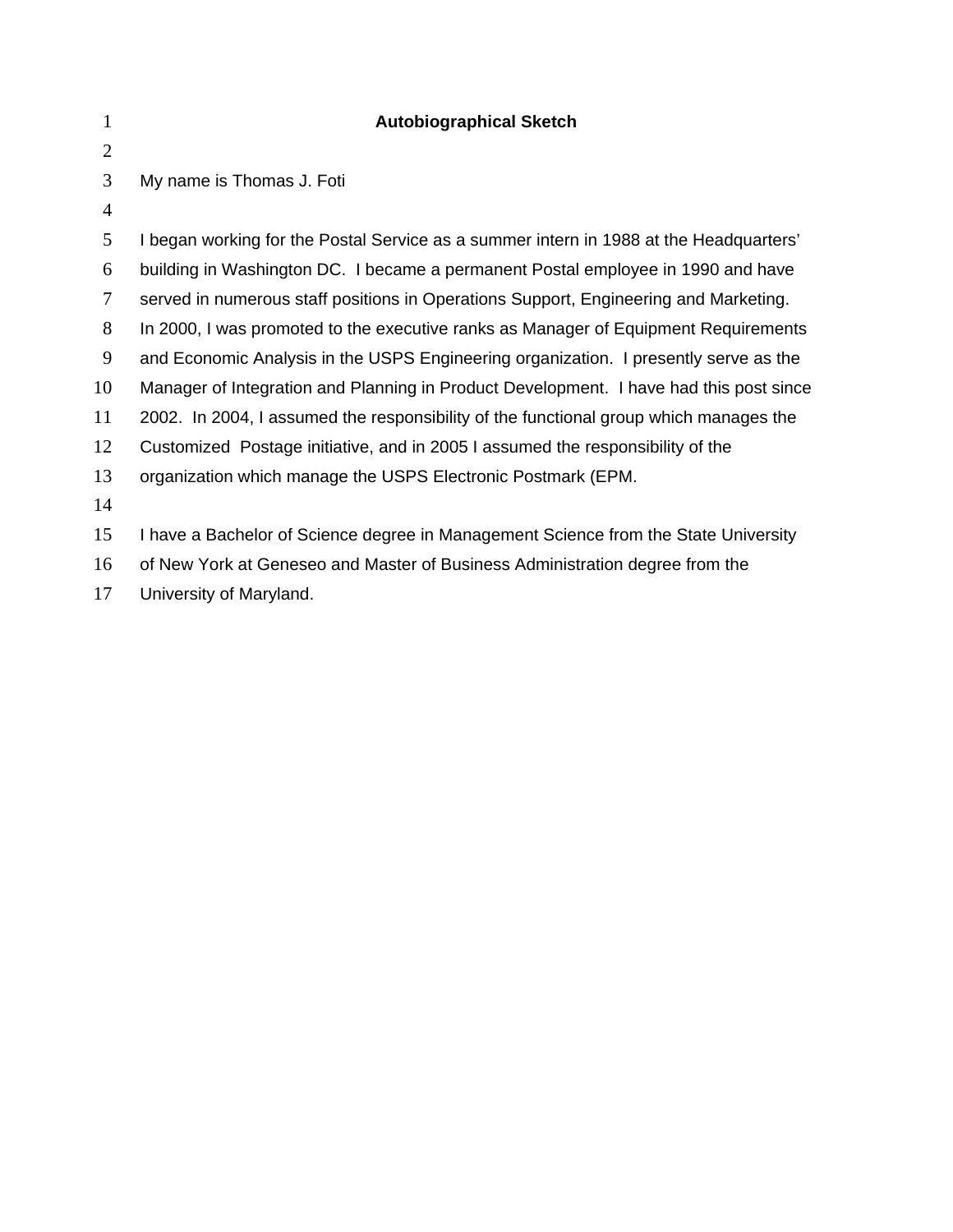#### **I. Purpose and Scope of Testimony**

The purpose of my testimony is to explain the nature of "Electronic Postmark®" (USPS EPM). As background, I also provide a brief history of the USPS EPM program, and its role as a nonpostal communication service. I also describe the Customized Postage initiative.

#### 

#### **II. USPS EPM**

Electronic Postmark (EPM) is a program whereby customers using an authorized EPM provider obtain Postal Service-authorized timestamps for the purpose of substantiating 12 at a later period in time that the original form of the electronic information presented for time-stamping has not been altered. Electronic Postmarks are produced by companies approved under a certification process, then authorized to use Postal Service licensed technology, intellectual property and patents. An Electronic Postmark is generated on a secure server owned and maintained by the authorized EPM licensed provider. The Postal Service issues a certificate to each licensee which provides a private signing key used in the generation of Electronic Postmarks on each secure server, which also serves to monitor USPS EPM usage. The Postal Service, through the use of the EPM, provides an important public service as an impartial third-party witness to the event. Postal Service approved time-date stamp providers are required to meet certified 23 standards prior to receiving a USPS license for creating a secured environment for the auditable time stamps, digital signatures, and hash codes. These encompass the 25 structured transactions for file exchanging and storage of the electronic files. The Postal Service does not retain nor view the contents of these time-stamped files. The Postal

Service receives on a regular basis, and maintains, information from any licensee that could be used to build a backup verification service in the event that licensee no longer

performs that service.

The Postal Service first began exploring the offering of a value-added service for digital content files in 1991 and created, through patents and other intellectual property, the term "electronic postmark." This helped lay the ground work for the evolving time-date stamping industry. By 1995, the Postal Service began testing the concept and provided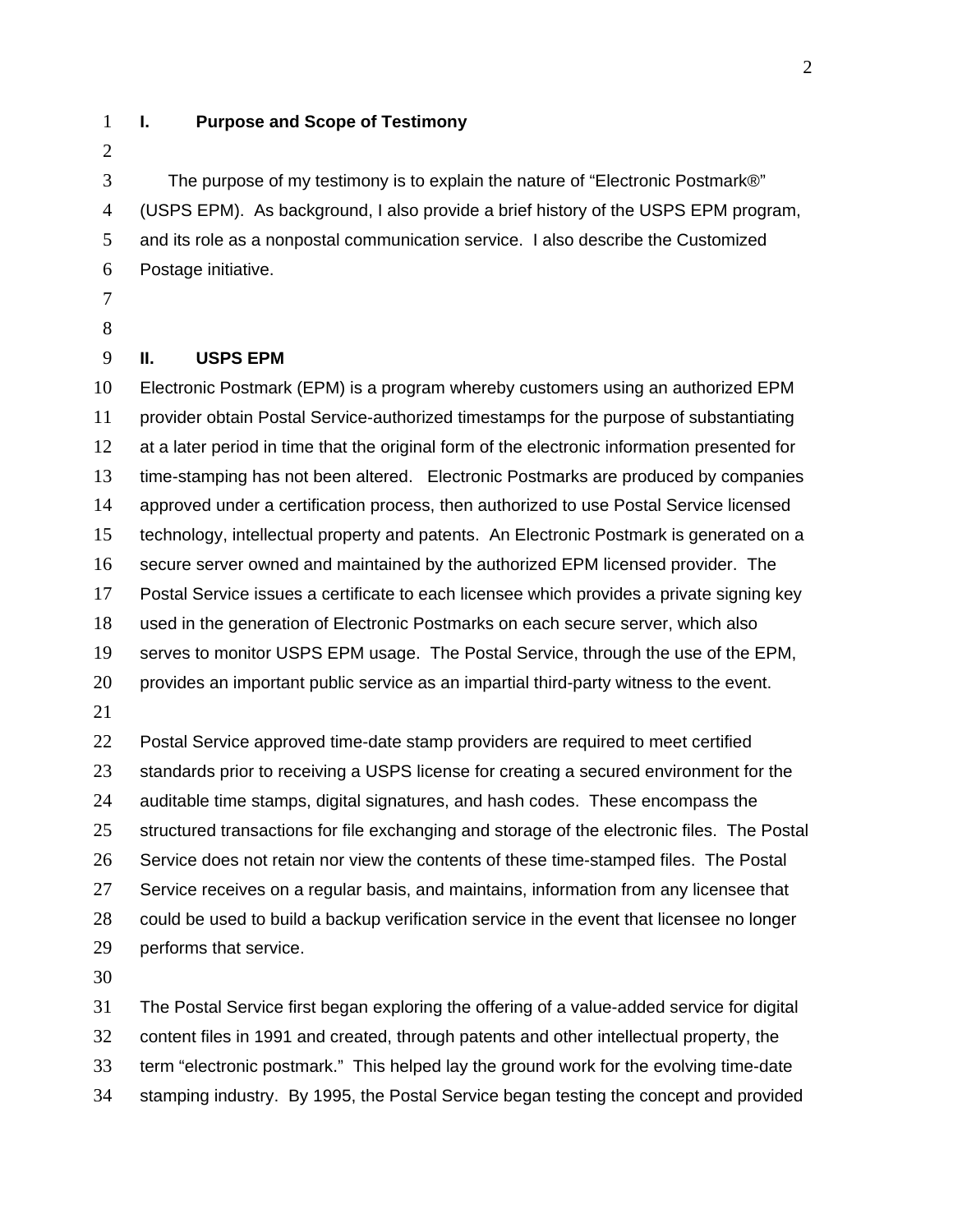the service commercially until 2001 when the Postal Service decided to restructure the way this was offered. From 2001 to 2007, a partner was aligned to provide the USPS EPM service to commercial entities, as well as public users and internet consumers. Users of this service were regarded as postal customers. In late 2006, the Postal Service published a Request for Information (RFI) to engage the time-date industry in changing the Electronic Postmark model. Fifteen information technology organizations participated and provided feedback in helping the Postal Service to determine its role in the time-date industry. By August 2007, the former model of a postal-supported service was changed to a licensing model that enabled the time-date industry to utilize our intellectual property and aid in creating a trusted environment for industry users and consumers of Electronic Postmarks – as time-date stamps. The Postal Service now enables certified approved EPM providers to retain customers as their own with specific limitations to how the EPM may be applied. Currently there is one provider of USPS EPMs. The Postal Service is currently considering applications for new providers. The current revenue model provides for an annual license fee, with additional licensing fees for usage above a threshold.

During 2007, the time-date industry was instrumental in providing the Postal Service with guidance and a current customer view of the public that made a convincing plea for our continued participation in this industry. Key public need factors were a) the continued existence of a trusted-third party to whom consumers could hold to a higher criterion for legal support against fraud; b) for a certification process that places all licensed providers on a higher but equal technology footing; and c) a rational fee structure that was not burdensome on fledging industry providers and their unique specialties and offerings.

In this increasingly digital age, there is both a public need for a USPS EPM to authenticate digital records, and a unique role for the Postal Service as a disinterested third party. It is for this reason that the Universal Postal Union (UPU) and a number of national posts have adopted standards for such optional services and now offer them. The Postal Service and the American public would be at an extreme disadvantage to member UPU posts in this evolving digital age to be without the capabilities of the USPS EPM and those key industry providers who are enabled to provide this trusted service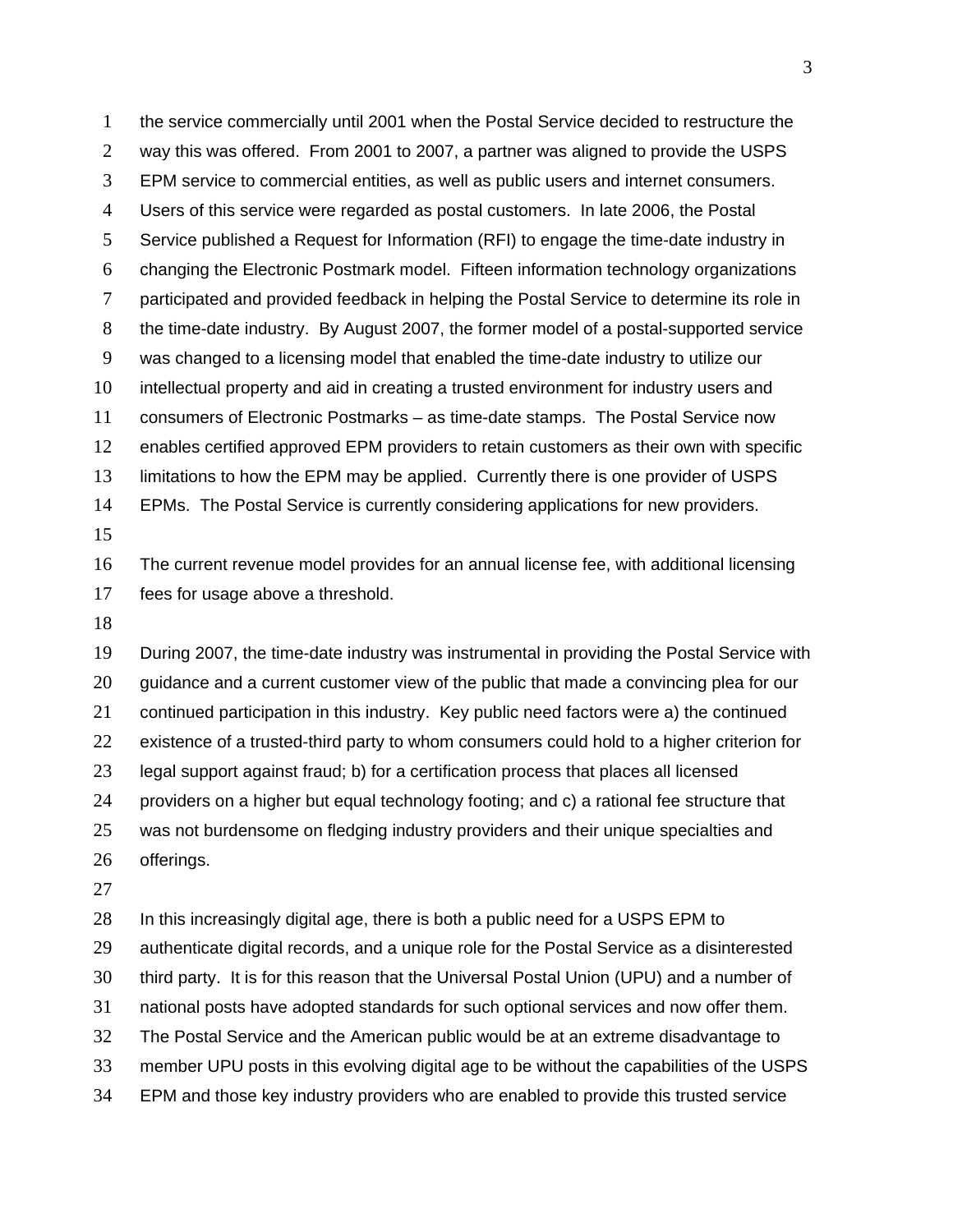### **III. Customized Postage**

Customized Postage is an initiative whereby customers of an authorized Customized Postage vendor, can obtain Postal Service-authorized postage consisting of customer-specific, customer-supplied images aligned with Postal Service-approved indicia of postage payment. Customized Postage is not a postage stamp; it is produced by private companies authorized by the Postal Service using PC Postage technology. The design of Customized Postage includes a customer-supplied image and a state-of-the-art secure barcode that helps ensure protection of Postal Service revenue. The typical postage meter or PC Postage indicia design consists of two elements: a postage block and a distinctly separate block typically called an "ad plate." The historical use of ad plates consists of printed advertising messages authorized, enabled, and controlled by the postage meter or PC Postage provider. Customized Postage utilizes the "ad plate" area to print the graphic image supplied by the customer. Unlike an ad plate, the customer supplied image may be placed within the required 1/2 –inch clear zone to the left of and below the postage block.

Initially launched in 2004, the Customized Postage concept has been offered in a market 20 test environment . To become an authorized provider of Customized Postage, the company must be an authorized PC Postage provider, authorized postage meter manufacturer or distributor, or a company affiliated with an authorized postage provider under conditions respecting postage revenue security approved by the Postal Service in accordance with 39 CFR part 501.1 and subject to all procedures and regulations set 25 forth throughout 39 CFR Chapter 501. The Postal Service has entered into agreements with such providers (currently Stamps.com, Endicia, Pitney Bowes, and Zazzle.com— 27 offering the customized postage product utilizing a postage indicia provided by Pitney Bowes); the most recent agreement was an extension for the period commencing on May 16, 2008 and running for a one-year period. As a condition for the providers to participate in the program, the Postal Service has issued content guidelines for submitted images; these guidelines are incorporated into the authorization letter granting authority entered into with each provider. The Postal Service has received payments from each of the providers in the form of a participation fee which enables the Postal Service to monitor compliance with the Agreement, including policing of image control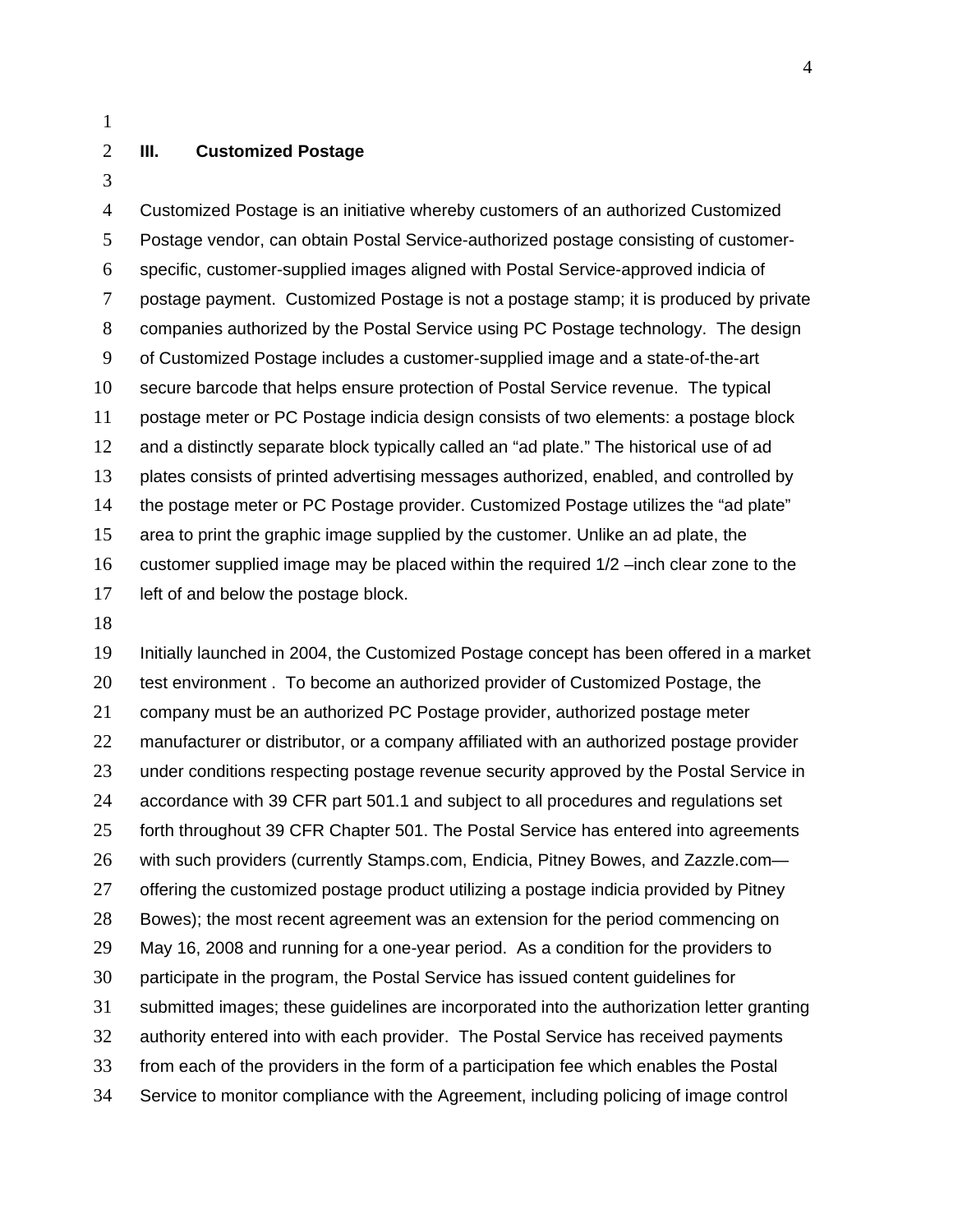and review, inspection of the provider's printing locations, and Postal Service trademark usage. In addition, to the extent that the provider conducts printing in more than two locations, an additional charge to permit inspection and monitor compliance is also assessed. Under the Customized Postage program, the providers' customers pay an amount which is greater than the face amount of the postage required for the sending of the mailpiece. This price to the customer is set by each vendor, and is not controlled by the Postal Service.